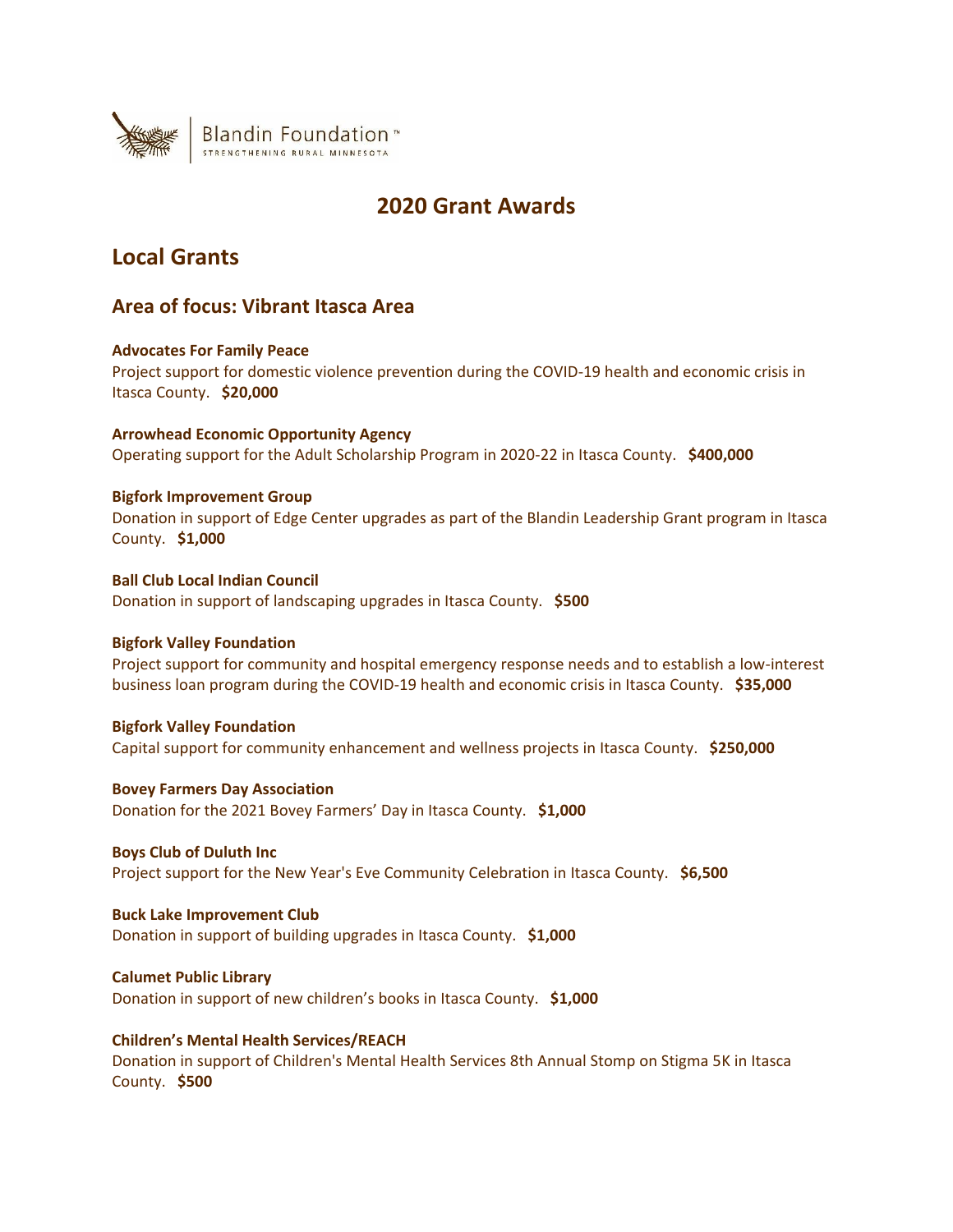## **City of Coleraine**

Project support for a rain garden project as part of the Blandin Leadership Grant program in Itasca County. **\$5,000**

## **City of Grand Rapids**

Donation in support of the 2020 annual Independence Day fireworks in Itasca County. **\$1,000**

## **City of Nashwauk**

Project support for Anishinaabe Worldview Training in Itasca County. **\$9,175**

## **City of Nashwauk**

Capital support for virtual city-led meetings during the COVID-19 health and economic crisis in Itasca County. **\$5,000**

## **City of Warba**

Donation in support of the Warba Fire Department's Summer Celebration event in Itasca County. **\$300**

## **City of Warba**

Capital support for upgrades to the Warba Legion Campground in Itasca County. **\$3,000**

## **Cohasset Economic Development Authority**

Program-Related Investment to support small businesses during the COVID-19 health and economic crisis in Itasca County**. \$50,000**

## **Depot Commons Association**

Capital support to upgrade the heating system at the Chamber of Commerce and Welcome Center building in Itasca County. **\$6,000**

### **Edge of the Wilderness Community Center**

Project support to provide virtual events for families during the COVID-19 health and economic crisis in Itasca County. **\$5,000**

## **Edge of the Wilderness Discovery Center**

Project and capital support for upgrades and organizational capacity building in Itasca County. **\$10,000**

## **First Call for Help of Itasca County**

Capital support for supplies and equipment during the COVID-19 health and economic crisis in Itasca County. **\$10,000**

### **Forward Health Foundation**

Project support to develop a Community Paramedic Program in Itasca County. **\$12,500**

## **Grace House of Itasca County**

Project support for the Governor's Minnesota Homeless Winter Initiative in Itasca County. **\$10,000**

## **Grand Itasca Foundation**

Project support for the Keep Itasca Healthy Campaign during the COVID-19 health and economic crisis in Itasca County. **\$8,000**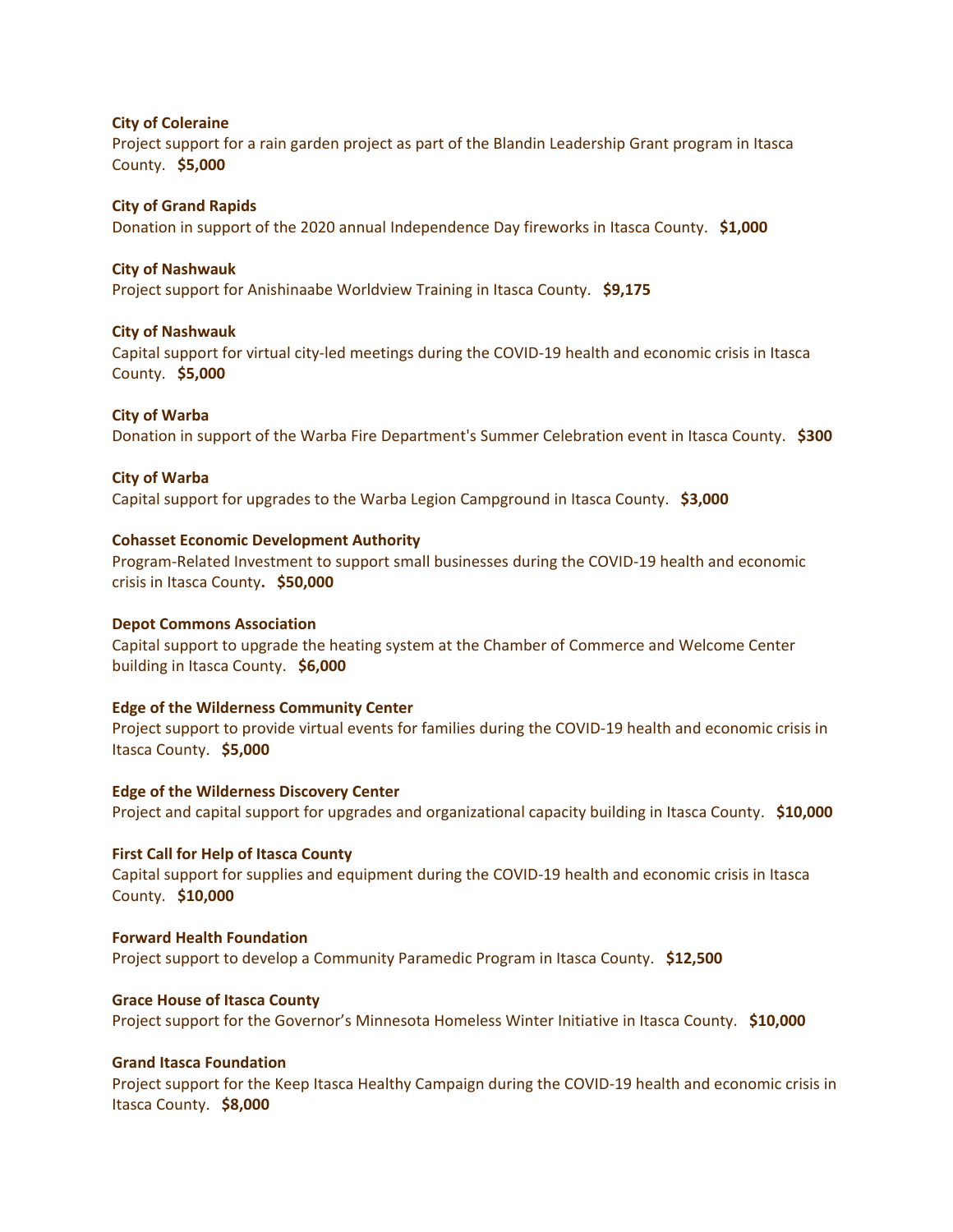### **Grand Itasca Foundation**

Project support for phase 2 of the Keep Itasca Healthy Campaign during the COVID-19 health and economic crisis in Itasca County. **\$8,000**

### **Grand Rapids & Itasca Mountain Bicycling Association**

Project support for the Tioga Recreational Public Art Sculpture project in Itasca County. **\$2,500**

## **Grand Rapids Area Community Foundation**

Project support to provide fellowship and social opportunity for persons with disabilities in Itasca County. **\$10,000**

### **Grand Rapids Area Community Foundation**

Donation in support of Grand Rapids High School 2020 Post Prom event in Itasca County. **\$750**

**Grand Rapids Area Community Foundation** Project support for a mobility/accessibility transportation voucher program in Itasca County. **\$5,000**

## **Grand Rapids Area Community Foundation**

Capital support for an accessible park for Ball Club community members in Itasca County. **\$22,000**

### **Grand Rapids Area Community Foundation**

Project support for continuation of the Itasca County Trails Task Force in Itasca County. **\$150,000**

### **Grand Rapids Area Community Foundation**

Project support for the Itasca County Sharing Fund in Itasca County. **\$150,000**

## **Grand Rapids Area Community Foundation**

Project support for the Sharing Fund to help low-income residents with essential needs during the COVID-19 health and economic crisis in Itasca County. **\$137,000**

### **Grand Rapids Area Community Foundation**

Project support for strengthening access to mental health supports during the COVID-19 health and economic crisis in Itasca County. **\$13,000**

### **Grand Rapids Area Community Foundation**

Project support for the *Community Response Fund* for basic needs relief, short-term response, and longer-term recovery during the COVID-19 health and economic crisis in Itasca County. **\$150,000**

### **Grand Rapids Band Boosters**

Donation in support of advertising the 2020-21 Blandin Education Grants program in the Grand Rapids High School band calendar in Itasca County. **\$550**

## **Grand Rapids Band Boosters** Donation in support of the 2021-22 Grand Rapids Band Activities Calendar in Itasca County. **\$550**

### **Grand Rapids Centennial Rotary Club**

Donation in support of the 2020 community Thanksgiving dinner in Itasca County. **\$1,000**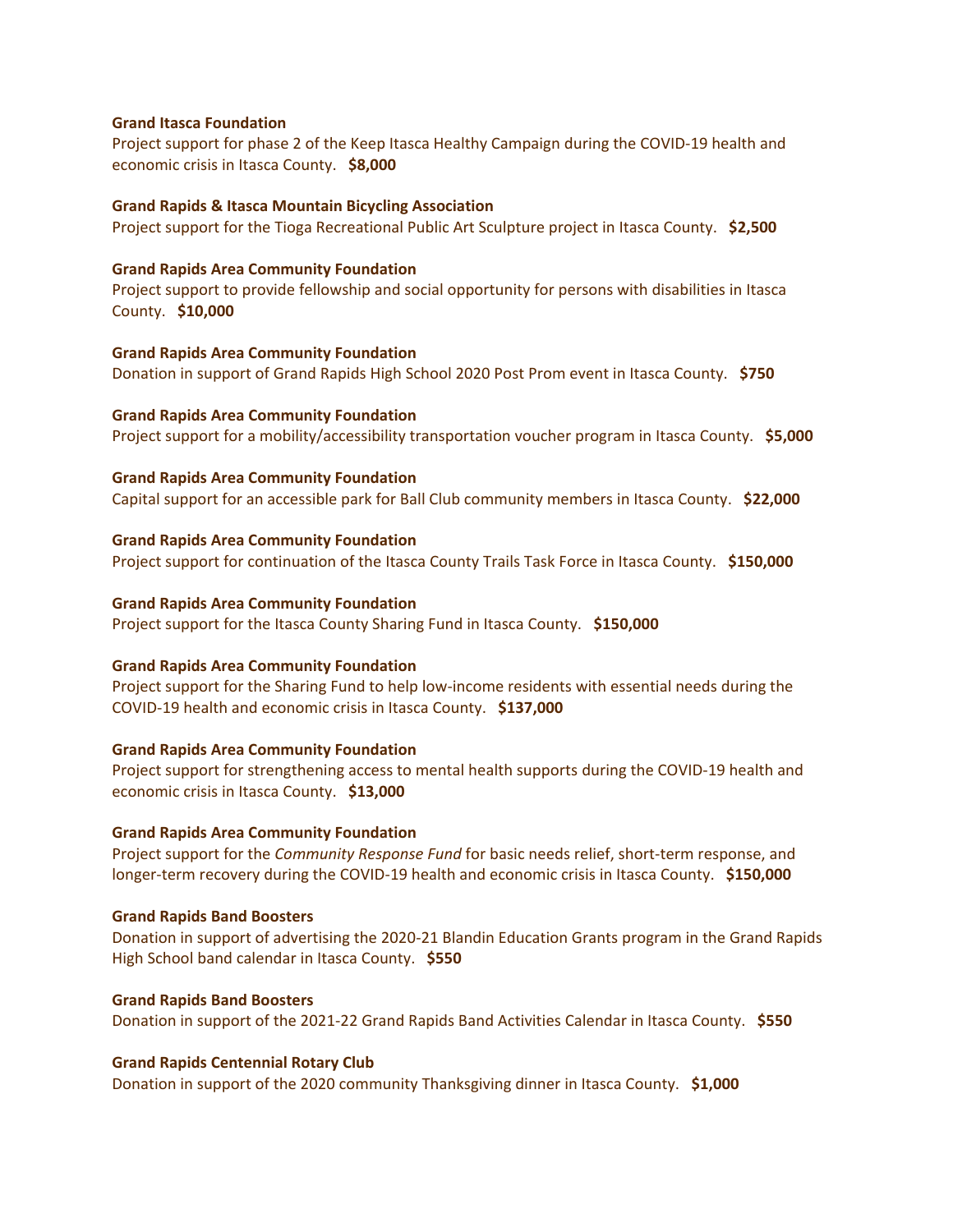### **Grand Rapids Economic Development Authority**

Program Related Investment to establish a small business "Emergency Working Capital Loan Fund" during the COVID-19 health and economic crisis in Itasca County. **\$650,000**

## **Grand Rapids FFA Alumni and Supporters**

Project support for the Knock Out Hunger project as part of the Blandin Leadership Grant program in Itasca County. **\$5,000**

## **Grand Rapids Public Utilities Commission**

Project support for completing research that identifies ways of reducing effluents and solids to waste treatment from UPM Blandin in Itasca County. **\$15,000**

## **Grand Rapids Summer Celebration Inc**

Donation in support of the 2020 Tall Timber Days festival in Itasca County. **\$1,000**

## **Great Minds Learning Center**

Project support to implement specialized online learning for children during the COVID-19 health and economic crisis in Itasca County. **\$8,300**

## **Independent School District 2**

Donation in support of a virtual graduation ceremony during the COVID-19 health and economic crisis in Itasca County. **\$500**

## **Independent School District 316**

Operating support for Children's First! activities through June 2022 in Itasca County. **\$6,000**

### **Independent School District 316**

Project support to address the inequities in the use of technology for students across School District 316 during the COVID-19 health and economic crisis in Itasca County. **\$75,000**

### **Independent School District 317**

Project support for summer food distribution program during the COVID-19 health and economic crisis in Itasca County. **\$30,000**

### **Independent School District 317**

Operating support for Children's First! activities through June 2022 in Itasca County. **\$6,000**

### **Independent School District 317**

Project support for a cultural building to support Native and other students' spiritual and education needs in Itasca County. **\$10,000**

## **Independent School District 318**

Project support to address inequities in access and use of technology for students across School District 318 during the COVID-19 health and economic crisis in Itasca County. **\$150,000**

### **Independent School District 318**

Project support to continue to address inequities in access and use of technology for students across School District 318 during the COVID-19 health and economic crisis in Itasca County. **\$150,000**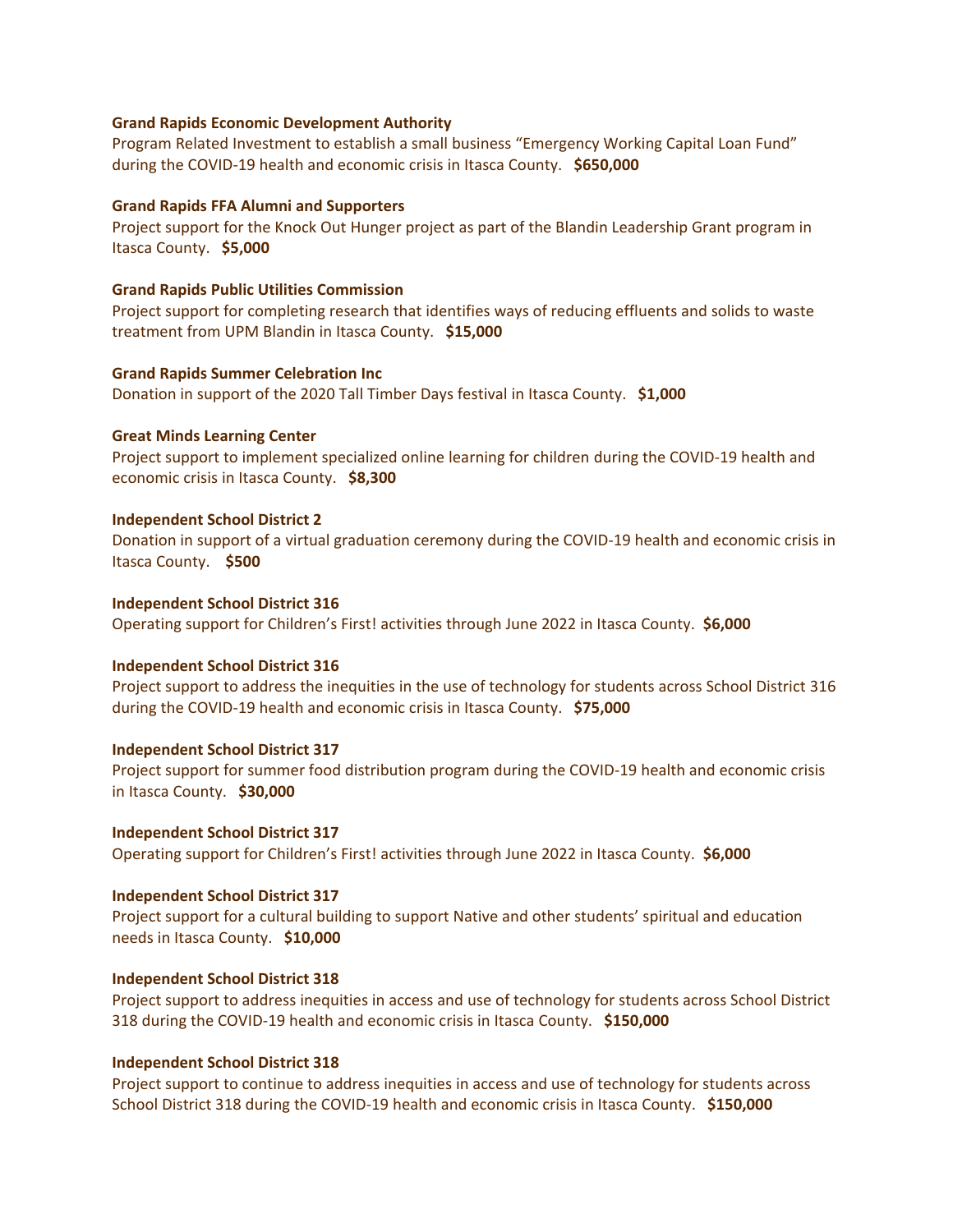### **Independent School District 318**

Donation in support of advertising the 2020-21 Blandin Education Grants Program in the Grand Rapids High School yearbook in Itasca County. **\$300**

### **Independent School District 318**

Donation in support of Family Night benefiting Native American students and their families in Itasca County. **\$1,000**

## **Independent School District 318** Operating support for Children's First! activities through June 2022 in Itasca County. **\$45,000**

**Independent School District 318** Donation in support of Ojibwe language signage in Itasca County. **\$1,000**

## **Independent School District 319**

Project support for Anishinaabe Worldview Training for educators, administrators, and other community leaders in Nashwauk and Keewatin in Itasca County. **\$16,175**

### **Independent School District 319**

Donation in support of the Nashwauk-Keewatin All Night Grad Party in Itasca County. **\$400**

### **Independent School District 319**

Operating support for Children's First! activities through June 2022 in Itasca County. **\$6,000**

### **Independent School District 319**

Project support for essential technology infrastructure to support distance learning during the COVID-19 health and economic crisis in Itasca County. **\$10,000**

## **Itasca Area Schools Collaborative**

Operating support for continuation of the Invest Early program in Itasca County. **\$2,100,000**

## **Itasca Area Schools Collaborative**

Project support to care for children of medical and service industry workers during the COVID-19 health and economic crisis in Itasca County. **\$15,000**

### **Itasca Community College**

Project support for cultural programming for Native American students in Itasca County. **\$9,300**

### **Itasca Community College**

Program support for financial aid programs for the 2020-21 academic year in Itasca County. **\$407,500**

### **Itasca Community College**

Project support for the Itasca Community College 2020 Career Fair in Itasca County. **\$10,000**

### **Itasca Community Television Inc**

Operating support to continue to provide public access television news and programming for 2021-2022 in Itasca County. **\$170,000**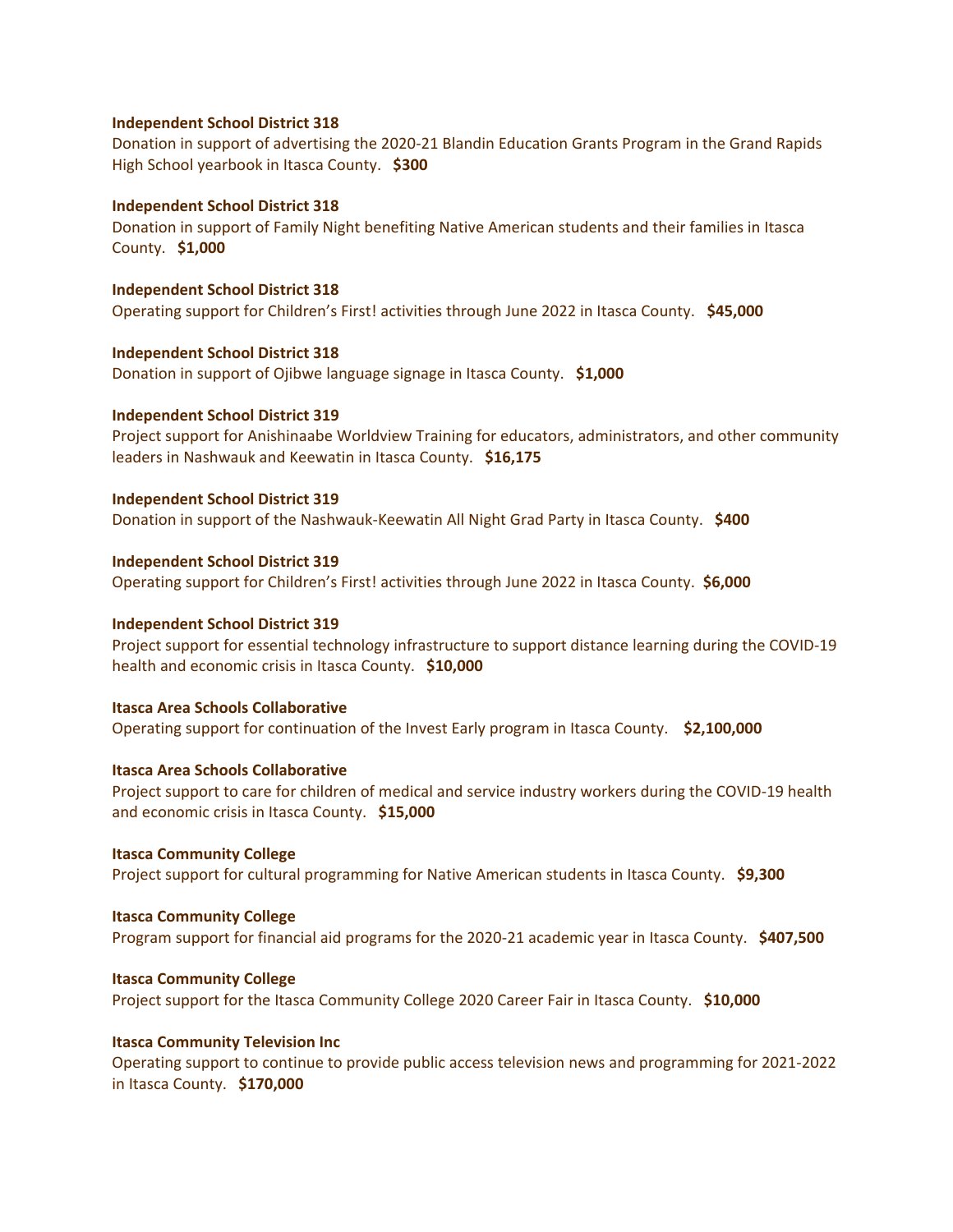### **Itasca County**

Capital support for safety and electrical upgrades to a multi-purpose building at the Fairgrounds in Itasca County. **\$10,000**

### **Itasca County Family YMCA**

Project support for childcare staff compensation during the COVID-19 health and economic crisis in Itasca County. **\$5,000**

### **Itasca County Family YMCA Inc**

Operating support to continue to provide childcare and youth and senior programming for 2021-2022 in Itasca County. **\$250,000**

### **Itasca County Housing/Redevelopment Authority**

Project support for housing assistance during the COVID-19 health and economic crisis in Itasca County. **\$60,000**

**Itasca County Historical Society** Donation for the 2020 Winterglo Festival in Itasca County. **\$1,000**

### **Itasca County Historical Society**

Project support for the Avenue of the Pines Video Mapping Project in Itasca County. **\$3,000**

### **Itasca County Land Department**

Donation in support of safety fencing at Gunn Park in Itasca County. **\$1,000**

## **Itasca County Public Health**

Project support for a Mental Health Changemakers Retreat in Itasca County**. \$25,000**

### **Itasca County Soil & Water Conservation**

Donation in support of program expansion and relocation in Itasca County. **\$1,000**

### **Itasca Economic Development Corporation**

Project support for the Thrive Up North Campaign in Itasca County. **\$20,000**

### **Itasca Economic Development Corporation**

Project support for the Itasca Strong campaign to support local businesses during the COVID-19 health and economic crisis in Itasca County. **\$5,000**

## **Itasca Economic Development Corporation**

Program Related Investment to establish an Itasca Small Business Relief Fund during theCOVID-19 health and economic crisis in Itasca County. **\$500,000**

## **Itasca Hospice Foundation**

Donation in support of operations and training in Itasca County. **\$1,000**

## **Itasca Life Options**

Capital support to provide remote learning for clients during the COVID-19 health and economic crisis in Itasca County. **\$11,850**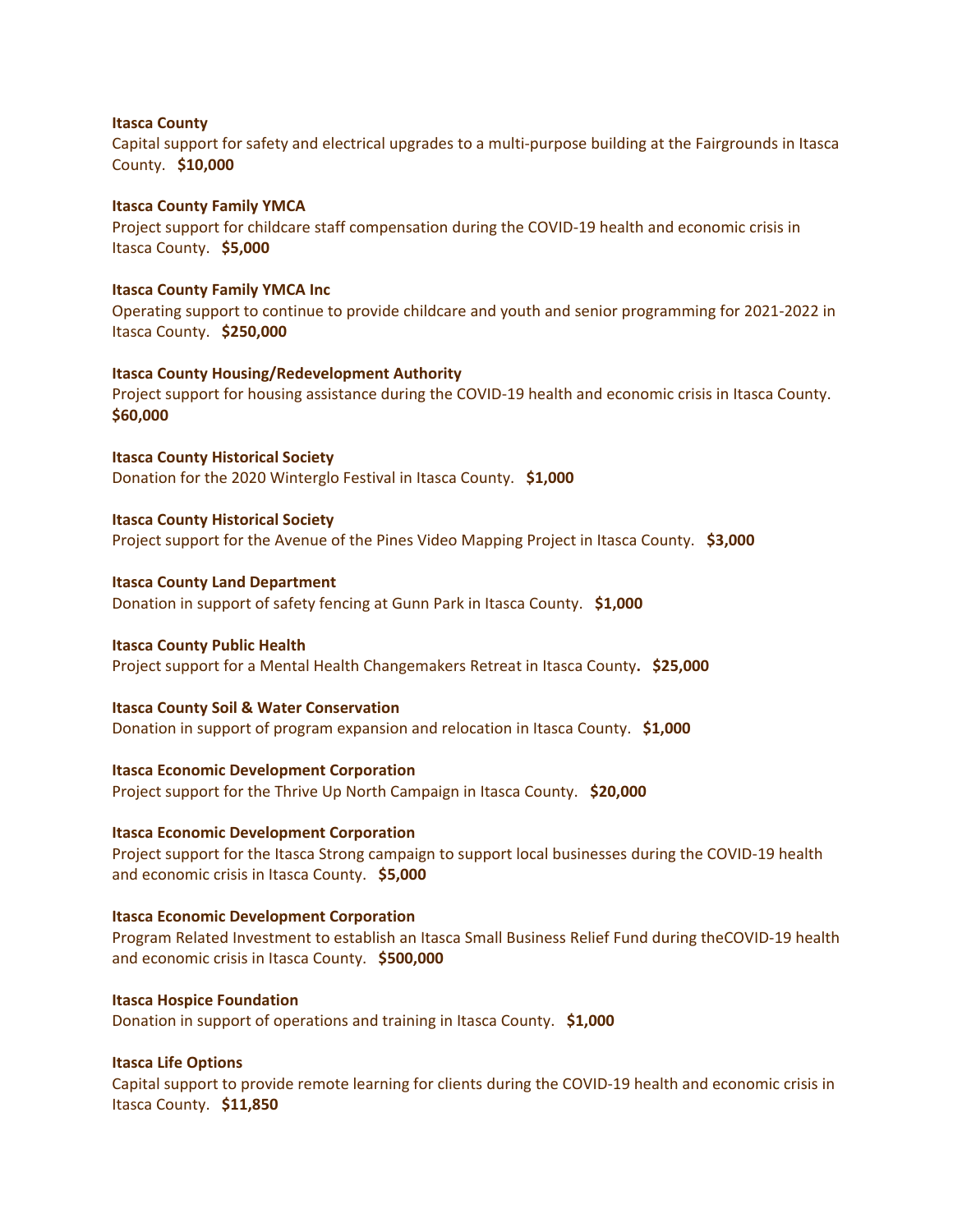### **Itasca Ski & Outing Club**

Capital support for Itasca Ski and Outing Club for safety equipment at Mt. Itasca in Itasca County. **\$2,500**

### **KOOTASCA Community Action, Inc**

Operating support for poverty reduction programs in Itasca County. **\$529,920**

### **KOOTASCA Community Action, Inc**

Project support for computers and internet service for area low-income families to ensure immediate access to new, state-mandated online K-12 education during the COVID-19 health and economic crisis in Itasca County. **\$25,000**

### **KOOTASCA Community Action, Inc**

Project support for local families in need throughout the winter during the COVID-19 health and economic crisis in Itasca County. **\$80,000**

### **Legal Aid Service of Northeastern MN**

Operating support to provide legal assistance to low-income individuals for 2021-2022 in Itasca County. **\$454,000**

### **Let's Go Fishing of MN**

Donation in support of the 2020 Let's Go Fishing with Seniors program in Itasca County. **\$1,000**

### **MacRostie Art Center**

Project support to continue to provide arts and cultural programming during the COVID-19 health and economic crisis in Itasca County. **\$30,000**

### **MN Assistance Council for Veterans**

Project support for programming and services to veterans in Itasca County. **\$10,000**

### **MN Diversified Industries**

Capital support for a Hollow Core Profile Extruder to grow and diversify its business opportunities and increase employment for people with disabilities in Itasca County. **\$675,000**

### **North Central MN Farm & Antique Association**

Capital support for upgrades to buildings at the Blackberry site in Itasca County. **\$5,000**

### **Northern Community Radio KAXE**

Capital support for remote operating equipment during the COVID-19 health and economic crisis in Itasca County. **\$19,314**

### **Northland Area Family Service Center**

Project support for strategic planning and to advance collaboration among the Northland Early Education Collaborative, Leech Lake Head Start and Northland Schools in Itasca County. **\$15,000**

### **Northland Counseling Center Inc**

Program support for Northern Opportunity Works program in Itasca County. **\$87,240**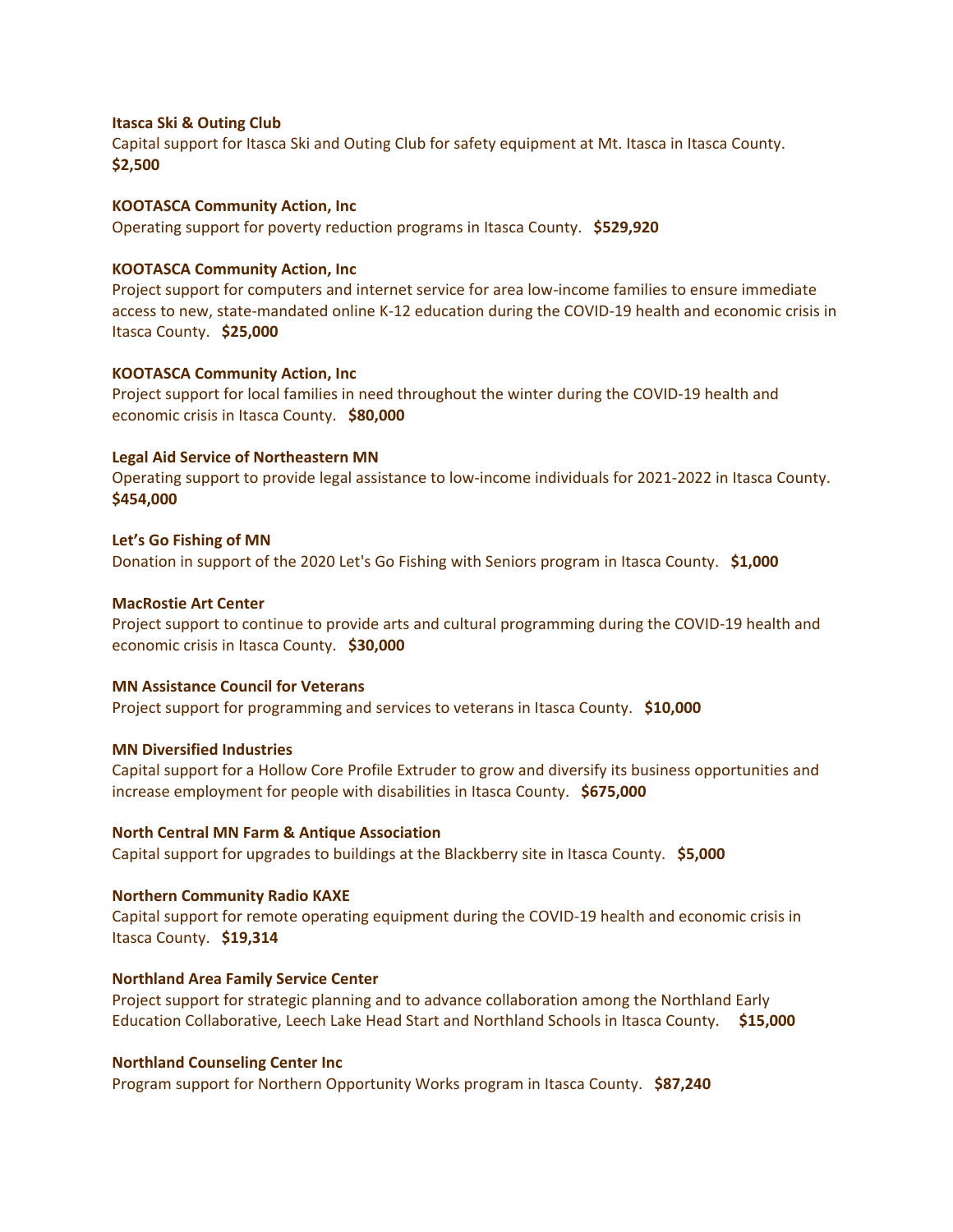### **Northland Counseling Center Inc**

Project support for technology and internet upgrades to serve mental health needs during the COVID-19 health and economic crisis in Itasca County. **\$25,000**

### **Northland Foundation**

Project support for the Emergency Child Care Grant Program during the COVID-19 health and economic crisis in Itasca County. **\$30,000**

## **Pengilly Booster Club**

Capital support for community center upgrades in Itasca County. **\$3,000**

### **Reif Arts Council**

Project support for The Reminders Shaun Boothe performances in Itasca County. **\$2,500**

### **Reif Arts Council**

Donation in support of drive-in concerts during the COVID-19 health and economic crisis in Itasca County. **\$500**

### **Second Harvest North Central Food Bank**

Project support for emergency food packaging and distribution during the COVID-19 health and economic crisis in Itasca County. **\$10,000**

## **United Way of 1,000 Lakes** Project support to address immediate and evolving needs in Itasca County. **\$5,000**

## **University of Minnesota Foundation**

Project support for youth engagement, programming, and program quality assessments in Itasca County. **\$250,000**

## **Rural Minnesota**

## **Area of Focus: Effective Stewards**

**Minnesota Council of Nonprofits Inc** Project support for 2020 membership assistance in rural Minnesota. **\$1,750**

## **Minnesota Council On Foundations**

Project support for 2020 membership assistance in rural Minnesota. **\$17,800**

## **Area of focus: Expand Opportunity**

### **Area Partnership for Economic Expansion**

Project support for research and education activities to attract new businesses in rural Minnesota. **\$10,000**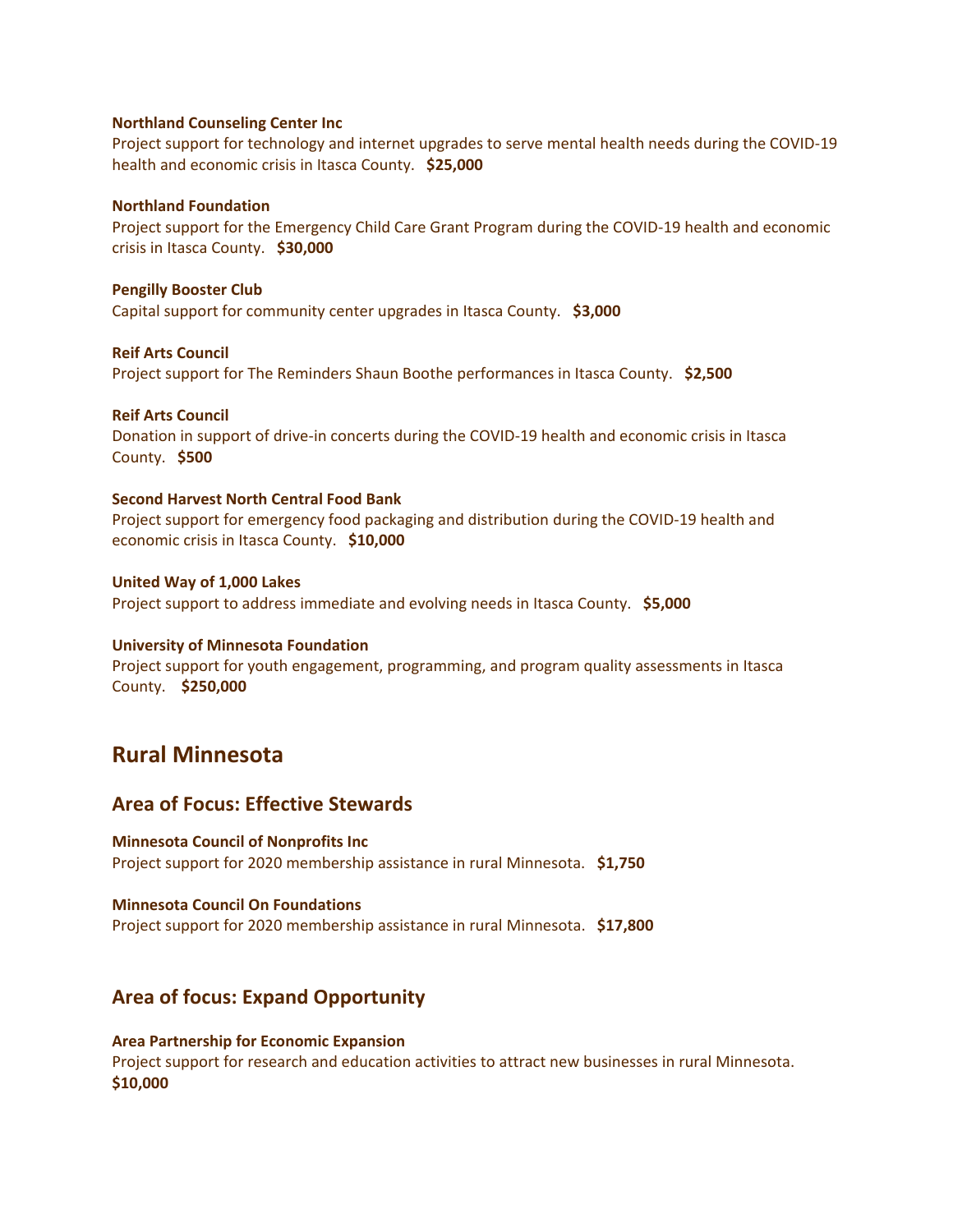### **Center for Rural Policy & Development**

Operating support for research, education, and communication about issues critical to strengthening communities in rural Minnesota. **\$70,000**

### **Chisago County Housing and Redevelopment Authority-Economic Development Authority**

Project support for broadband infrastructure as part of the Blandin Broadband Communities Program in rural Minnesota. **\$75,000**

### **City of Rice Lake**

Project support to boost internet survey responses as part of the Blandin Broadband Communities Program in rural Minnesota. **\$1,250**

### **Greater Minnesota Housing Fund**

Operating support to develop affordable housing in rural and Reservation communities in 2021-2022 in rural Minnesota. **\$400,000**

### **Itasca County Health and Human Services**

Project support to update the quintennial Bridge to Health survey in rural Minnesota. **\$5,000**

### **Koochiching Economic Development Authority**

Project support for the Koochiching Tech Initiative as part of the Blandin Broadband Communities Program in rural Minnesota. **\$11,500**

### **Le Sueur County**

Project support for economic development mapping combined with additional community outreach education as part of the Blandin Broadband Communities Program in rural Minnesota. **\$20,000**

### **Le Sueur County**

Project support to increase broadband access and technical capacity as part of the Blandin Broadband Communities Program in rural Minnesota. **\$75,000**

## **Lutheran Social Service of Minnesota**

Donation for the Range Together for Youth LGBTQ+ program during the COVID-19 health and economic crisis in rural Minnesota. **\$1,000**

### **Main Street Project**

Project support for the Community Connectors immigrant outreach and local foods project in rural Minnesota. **\$150,000**

### **Minnesota Chamber Foundation**

Project support for the Minnesota 2030 research project in rural Minnesota. **\$5,000**

### **Minnesota Department of Education**

Project support for planning between rural public libraries and manufactured housing communities to promote digital access and literacy in rural Minnesota. **\$50,000**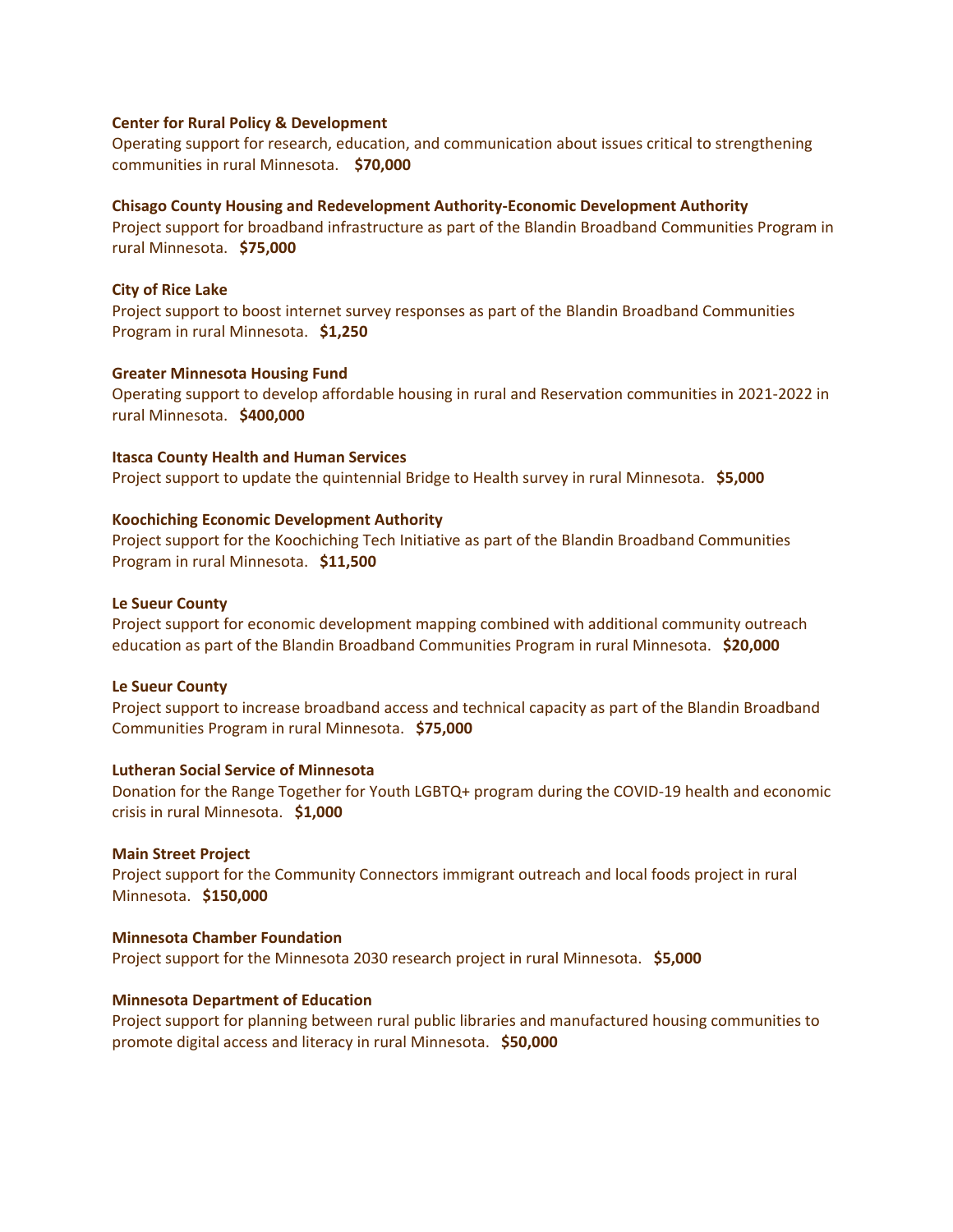### **Minnesota Public Radio**

Operating support through June 2022 to continue rural news reporting, distribution, and in-depth coverage in rural Minnesota. **\$200,000**

### **Nicollet County**

Project support for a feasibility study as part of the Blandin Broadband Communities Program in rural Minnesota. **\$25,000**

### **Northeast Entrepreneur Fund**

Project support for a long-term loan guarantee to access \$10 million in Federal loan capital for small businesses in rural Minnesota. **\$50,000**

### **Northland Foundation**

Project support to host the 2020 Northeast Minnesota Early Childhood Summit in rural Minnesota. **\$5,000**

## **Northland Foundation** Project support for business succession planning and technical assistance in rural Minnesota. **\$50,000**

### **Northland Foundation**

Project support for the continuation of the Rural Equitable Development initiative during 2020 in rural Minnesota. **\$25,000**

### **Northwest Indian Community Development Center**

Project support for Minnesota Homeless Winter Initiative in rural Minnesota. **\$10,000**

### **Otter Tail County**

Project support to increase internet access as part of the Blandin Broadband Communities Program in rural Minnesota. **\$75,000**

### **Region 5 Regional Development Commission**

Project support for a housing and workplace feasibility study for the Leech Lake Band of Ojibwe in rural Minnesota. **\$35,000**

### **Saint Paul & Minnesota Foundation**

Project support to increase internet access for disadvantaged students during the COVID-19 health and economic crisis in rural Minnesota. **\$10,000**

## **Saint Paul & Minnesota Foundation**

Project support for Connected MN internet access for low-income Indigenous and families of color during the COVID-19 health and economic crisis in rural Minnesota. **\$50,000**

## **Saint Paul & Minnesota Foundation**

Project support for the Minnesota Disaster Recovery Fund during the COVID-19 health and economic crisis in rural Minnesota. **\$50,000**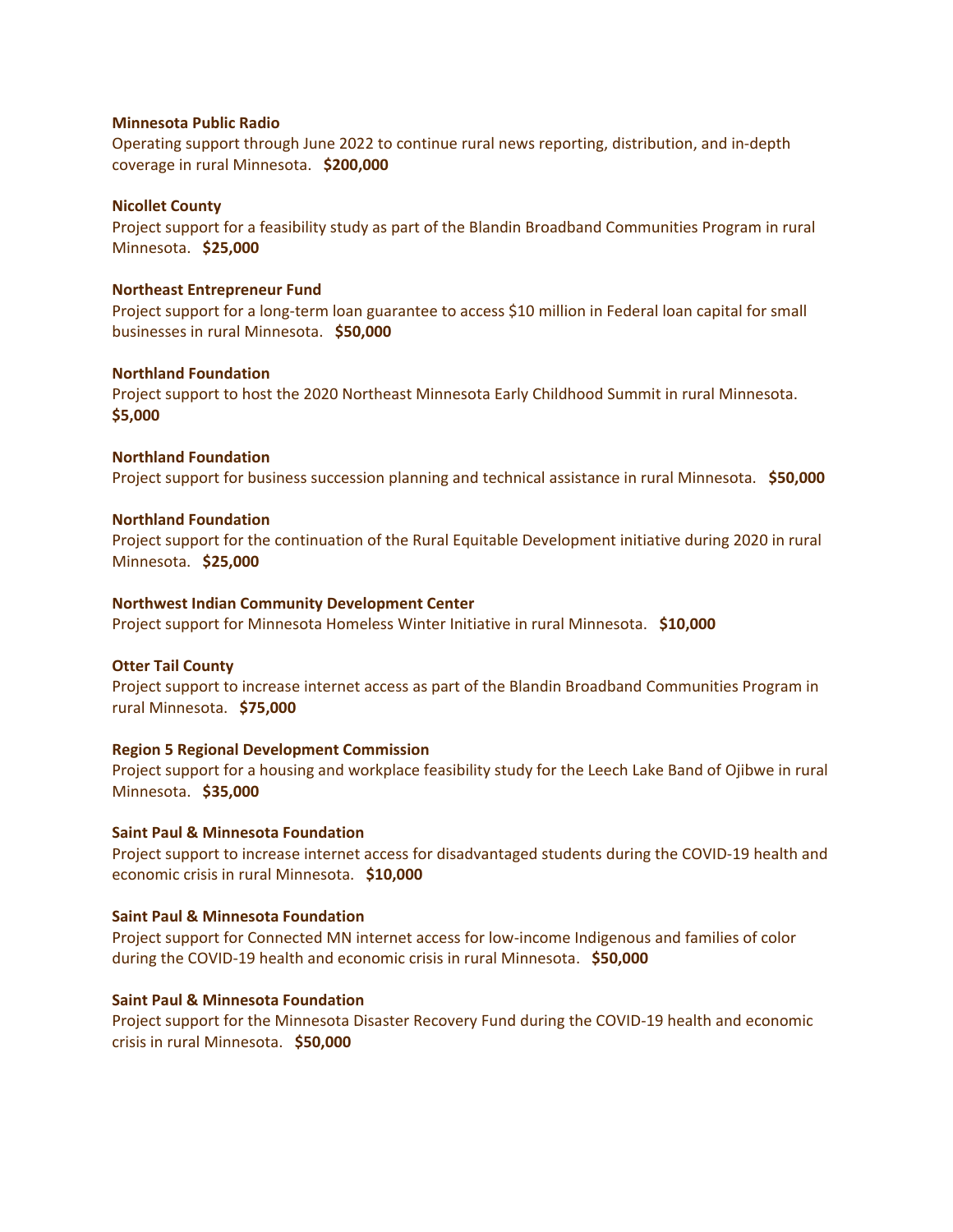### **Southwest Regional Development Corporation**

Project support for the Minnesota Speed Test Initiative as part of the Blandin Broadband Communities Program in rural Minnesota. **\$20,000**

### **The Advocates for Human Rights**

Project support for research, planning and community engagement activities in rural Minnesota. **\$50,000**

### **The Food Group**

Project support for Big River Farms to increase participation and outcomes for emerging farmers and farmers of color in rural Minnesota. **\$50,000**

### **University of Minnesota Extension Service**

Donation in support of the Connecting Entrepreneurial Communities Conference in rural Minnesota. **\$1,000**

### **Women's Foundation of Minnesota**

Project support for continuation of the Young Women's Initiative in rural Minnesota. **\$100,000**

## **Area of focus: Community Leadership**

## **Aitkin County Friends of the Arts**

Project support to conduct a feasibility study for a downtown performing arts center as part of the Blandin Leadership Grant program in rural Minnesota. **\$5,000**

### **Anishinaabe Legal Services**

Capital support for upgrades to its building in rural Minnesota. **\$50,000**

## **Bois Forte Band of Chippewa Indians**

Project support for food distribution to meet essential needs of Tribal members during the COVID-19 health and economic crisis in rural Minnesota. **\$50,000**

### **Bois Forte Band of Chippewa Indians**

Project support for youth development programming during the COVID-19 health and economic crisis in rural Minnesota. **\$30,000**

### **City of Fergus Falls**

Capital support to create an archery park accessible for people with disabilities as part of the Blandin Leadership Grant program in rural Minnesota. **\$5,000**

## **City of Thief River Falls**

Project support for workforce attraction and retention as part of the Blandin Community Leadership program in rural Minnesota. **\$5,000**

### **Community Integration Center**

Operating support to serve immigrant populations in rural Minnesota. **\$50,000**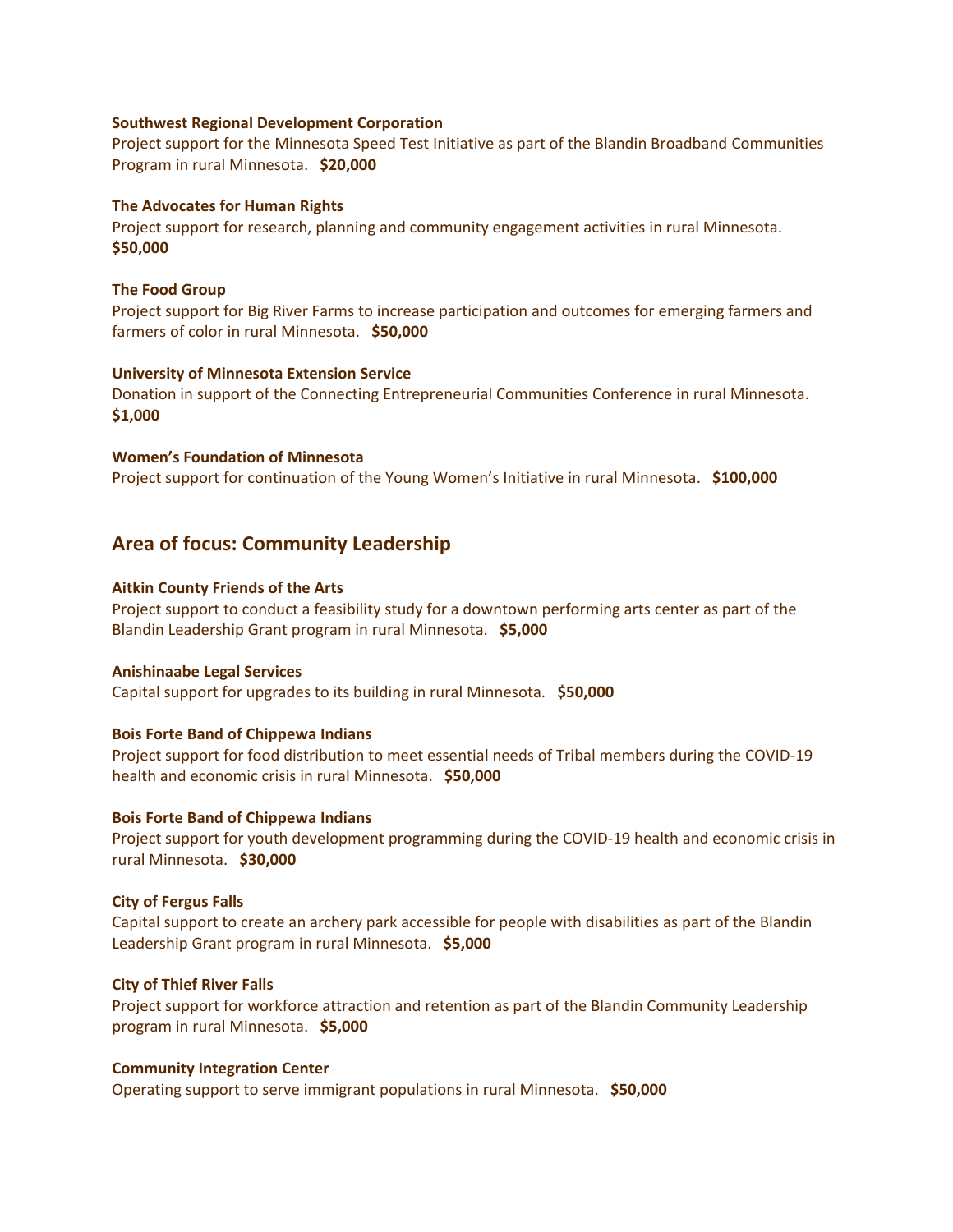### **Conexiones**

Project support for organizational capacity building to better serve Latinx community members in rural Minnesota. **\$45,000**

### **Department of Public Transformation**

Project support for the Say YES! Creative Community Gathering project in rural Minnesota. **\$50,000**

### **Fond Du Lac Band of Lake Superior Chippewa**

Project support for food distribution to meet essential needs for Tribal members during the COVID-19 health and economic crisis in rural Minnesota. **\$50,000**

### **Grand Portage Reservation Tribal Council**

Project support for food distribution to meet essential needs for Tribal members during the COVID-19 health and economic crisis in rural Minnesota. **\$50,000**

### **Headwaters Foundation for Justice**

Project support to help meet essential needs across black, Indigenous, and communities of color during the COVID-19 health and economic crisis in rural Minnesota. **\$50,000**

### **Hispanic Advocacy and Community Empowerment**

Project support for research on the impact of immigration to the economy in rural Minnesota. **\$25,000**

### **HOPE Coalition**

Project support for Red Wing Area Homeless Committee as part of the Blandin Leadership Grant program in rural Minnesota. **\$5,000**

### **Initiative Foundation**

Project support for emergency community wellness efforts during the COVID-19 health and economic crisis in rural Minnesota. **\$25,000**

### **Land Stewardship Project**

Project support to develop leadership capacity among rural farmers for equitable growth in their communities in rural Minnesota. **\$50,000**

### **Leech Lake Band of Ojibwe**

Capital support for the expansion of childcare facilities and development of early learning workforce in rural Minnesota. **\$300,000**

### **Leech Lake Band of Ojibwe**

Project support for distribution of food and essential needs to Tribal members during the COVID-19 health and economic crisis in rural Minnesota. **\$100,000**

## **Leech Lake Band of Ojibwe**

Project support for food distribution assistance during the COVID-19 health and economic crisis in rural Minnesota. **\$75,000**

### **Leech Lake Financial Services, Inc.**

Operating support to provide services to Leech Lake Band members in rural Minnesota. **\$50,000**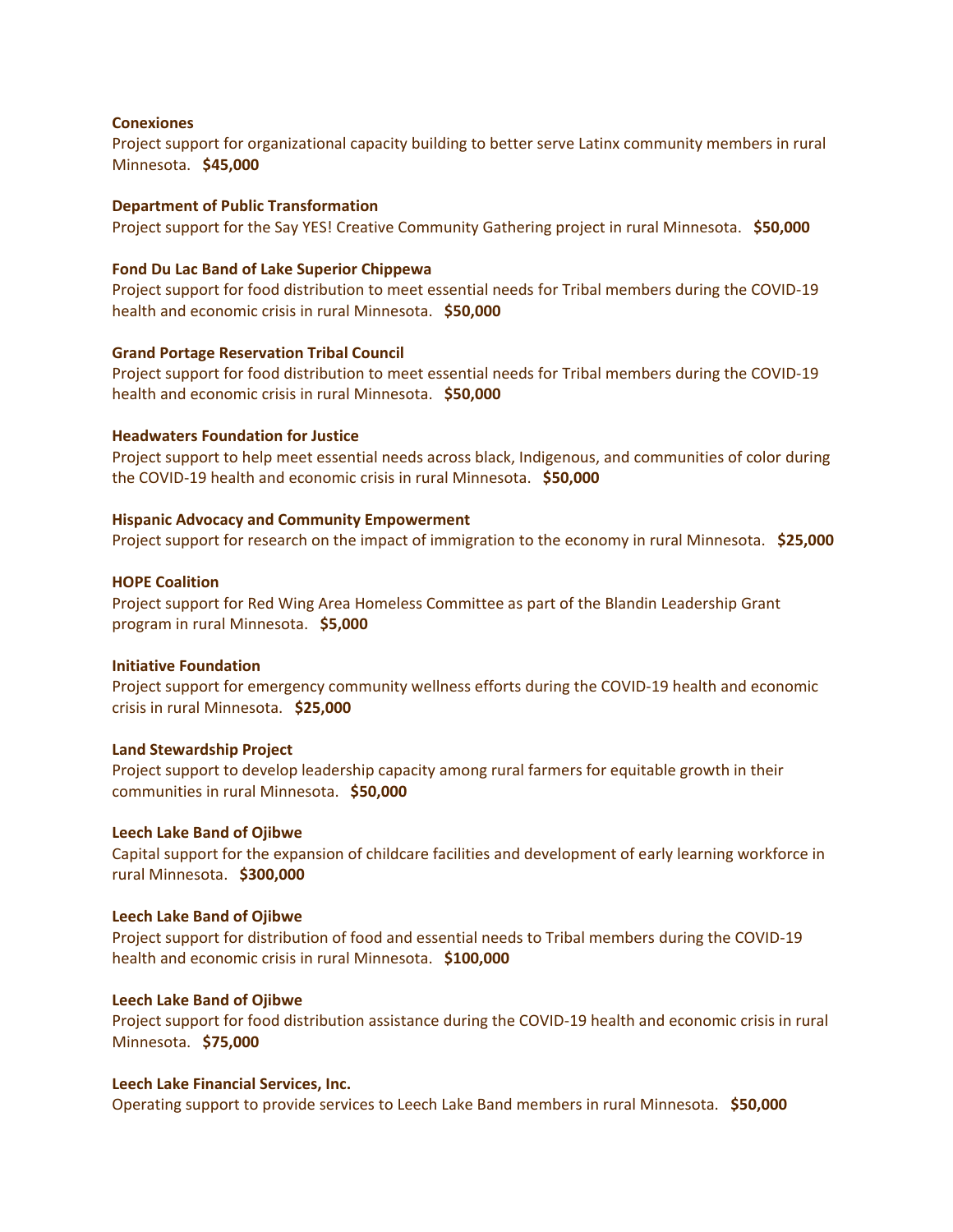### **Le Sueur County**

Donation in support of meeting and marketing costs in Le Sueur County as part of the Blandin Broadband Communities Program in rural Minnesota. **\$1,000**

### **Longville Area Community Choir**

Donation in support of Music in the Park in rural Minnesota. **\$300**

### **Lower Sioux Indian Community**

Project support for distribution of food and essential needs to Tribal members during the COVID-19 health and economic crisis in rural Minnesota. **\$50,000**

### **Manitou Center**

Project support for Trauma-Informed Care Training as part of the Blandin Leadership Grant program in rural Minnesota. **\$5,000**

### **Mankato Area Foundation**

Project support for sponsorship of the 2020 Rural MN Equity Summit in rural Minnesota. **\$5,000**

### **Mille Lacs Band of Ojibwe**

Project support for distribution of food and essential needs to Tribal members during the COVID-19 health and economic crisis in rural Minnesota. **\$50,000**

### **Minnesota Council of Nonprofits Inc**

Operations support to strengthen nonprofit capacity for 2021-2023 in rural Minnesota. **\$225,000**

### **Nameless Coalition for the Homeless**

Project support for organizational development in rural Minnesota. **\$50,000**

## **Native Governance Center**

Project support for furthering the We Are Still Here Initiative in rural Minnesota. **\$50,000**

### **Northland Foundation**

Donation in support of the 2020 Childcare Training and Appreciation Seminar in rural Minnesota. **\$1,000**

### **Northland Foundation**

Project support for access to childcare for critical workers during the COVID-19 health and economic crisis in rural Minnesota. **\$25,000**

## **Northwest Indian Community Development Center**

Project support for food and wellness access during the COVID-19 health and economic crisis in rural Minnesota. **\$50,000**

## **Northwest Minnesota Foundation**

Project support for its emergency response fund during the COVID-19 health and economic crisis in rural Minnesota. **\$25,000**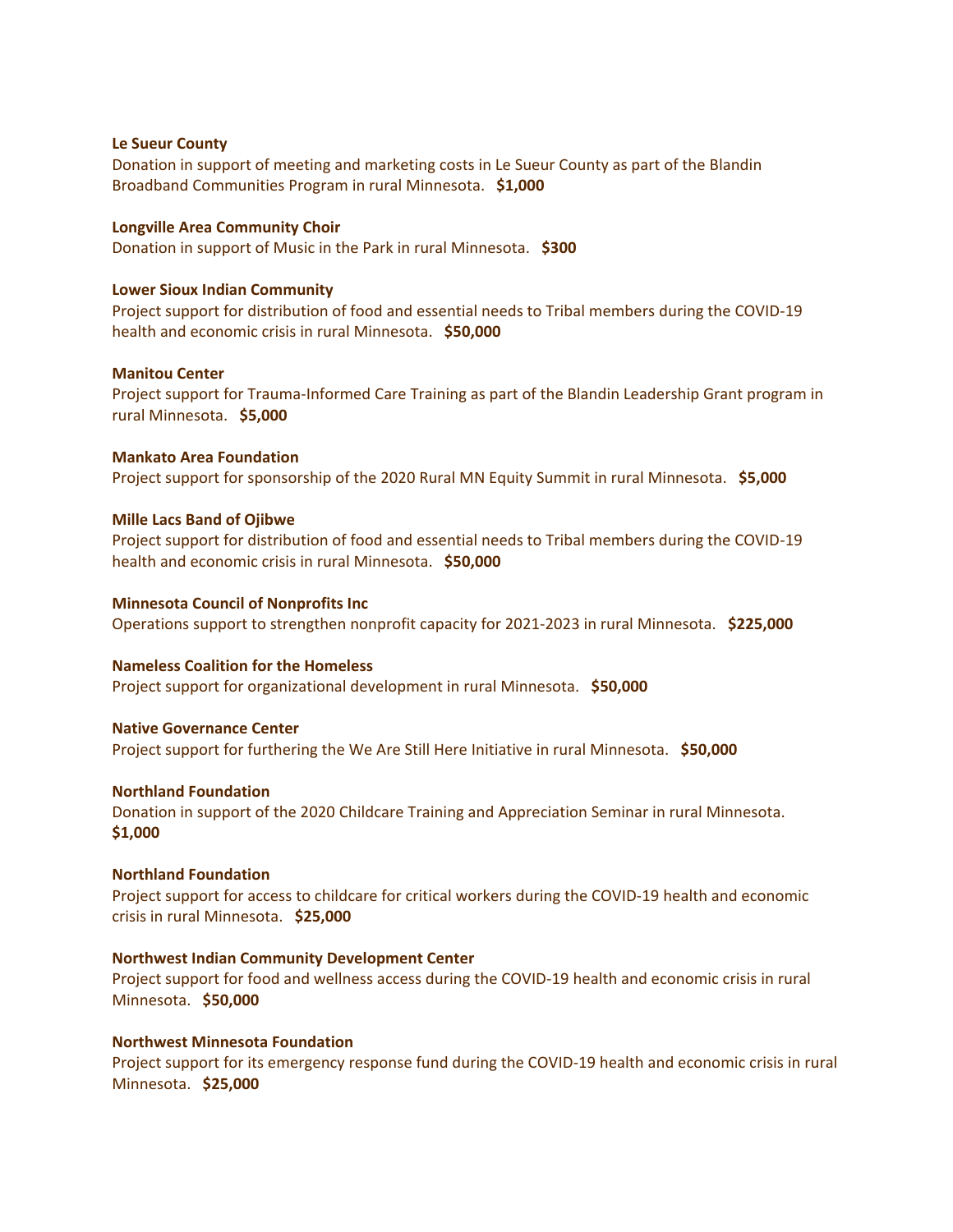## **Owatonna Area Chamber Foundation**

Project support for Engage Owatonna: Let's Talk as part of the Blandin Leadership Grant program in rural Minnesota. **\$5,000**

### **PFund Foundation**

Project support to assist nonprofits and small businesses owned and/or operated by LGBTQIA people during the COVID-19 health and economic crisis in rural Minnesota. **\$50,000**

## **Red Lake Band of Chippewa Indians**

Project support for food distribution to Tribal members during the COVID-19 health and economic crisis in rural Minnesota. **\$50,000**

## **Regents of The University of Minnesota**

Project support for the 2020 One Minnesota Legislative Conference in support of issues important to rural Minnesota. **\$5,000**

### **Region 5 Regional Development Commission**

Project support for a Rural Justice System Consortium initiative in rural Minnesota. **\$8,000**

### **Salvation Army – Roseville**

Project support to establish the future vision of Salvation Army in Fairmont as part of the Blandin Leadership Grant program in rural Minnesota. **\$5,000**

### **Senior Resources of Freeborn County**

Project support to expand transportation options for senior citizens as part of the Blandin Leadership Grant program in rural Minnesota. **\$2,500**

### **Springboard for the Arts**

Project support for two rural recovery funds for arts organizations and artist-led community projects during the COVID-19 health and economic crisis in rural Minnesota. **\$50,000**

### **Southern Minnesota Initiative Foundation**

Project support for an emergency response fund during the COVID-19 health and economic crisis in rural Minnesota. **\$25,000**

### **Southwest Initiative Foundation**

Project support for access to childcare for critical workers during the COVID-19 health and economic crisis in rural Minnesota. **\$25,000**

## **The Shepherd's In**

Project support for Don't Give Up suicide awareness program as part of the Blandin Leadership Grant program in rural Minnesota. **\$5,000**

## **United Way of Northeastern Minnesota**

Project support for the Vietnam Veterans Memorial Replica and Mobile Education Center project as part of the Blandin Leadership Grant program in rural Minnesota. **\$5,000**